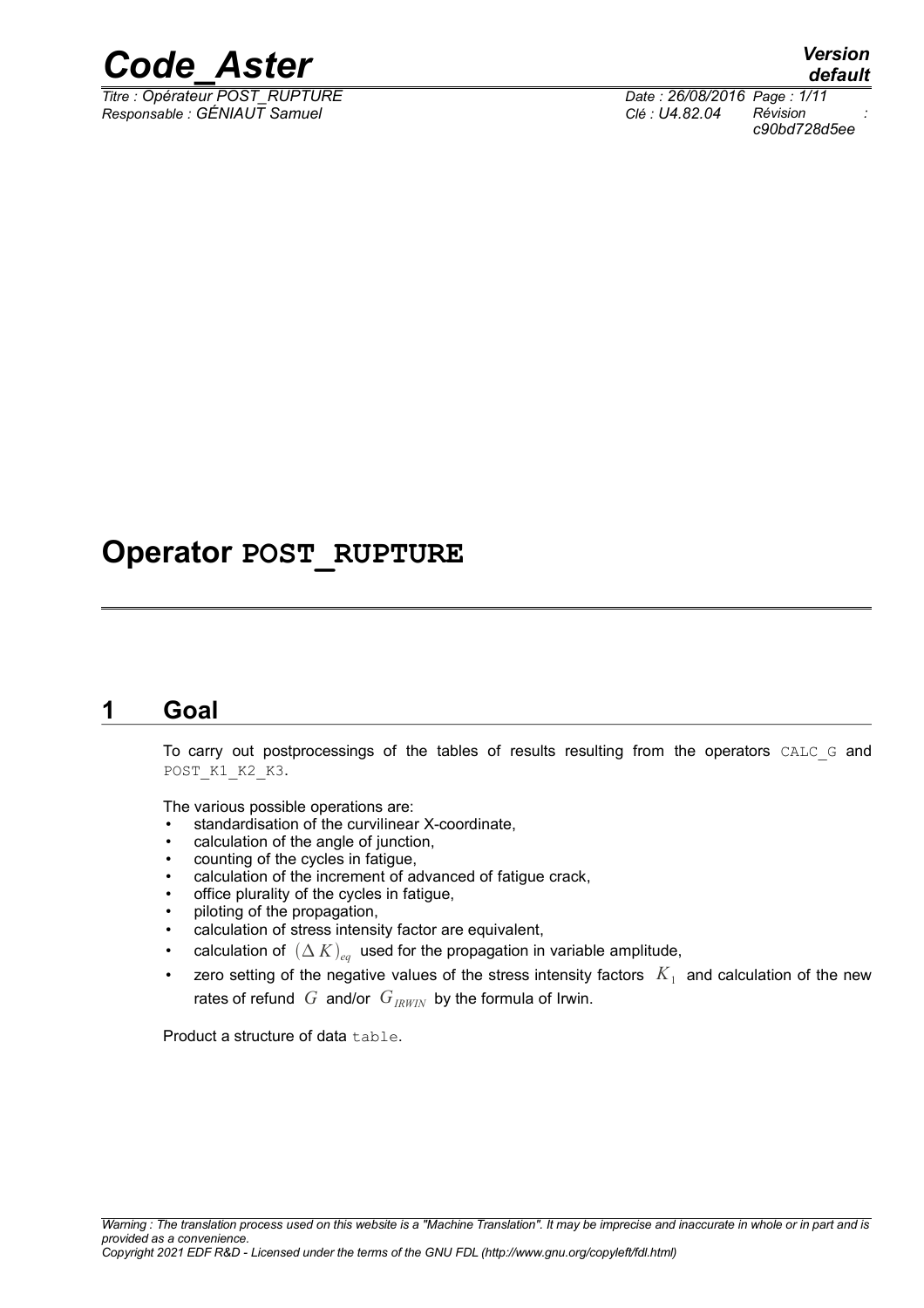# **Code Aster**

Titre : Opérateur POST\_RUPTURE<br>Responsable : GÉNIAUT Samuel

**Version** 

Clé : U4.82.04 Révision c90bd728d5ee

# **Contents**

| 10 |
|----|
|    |
|    |
|    |
|    |
|    |
|    |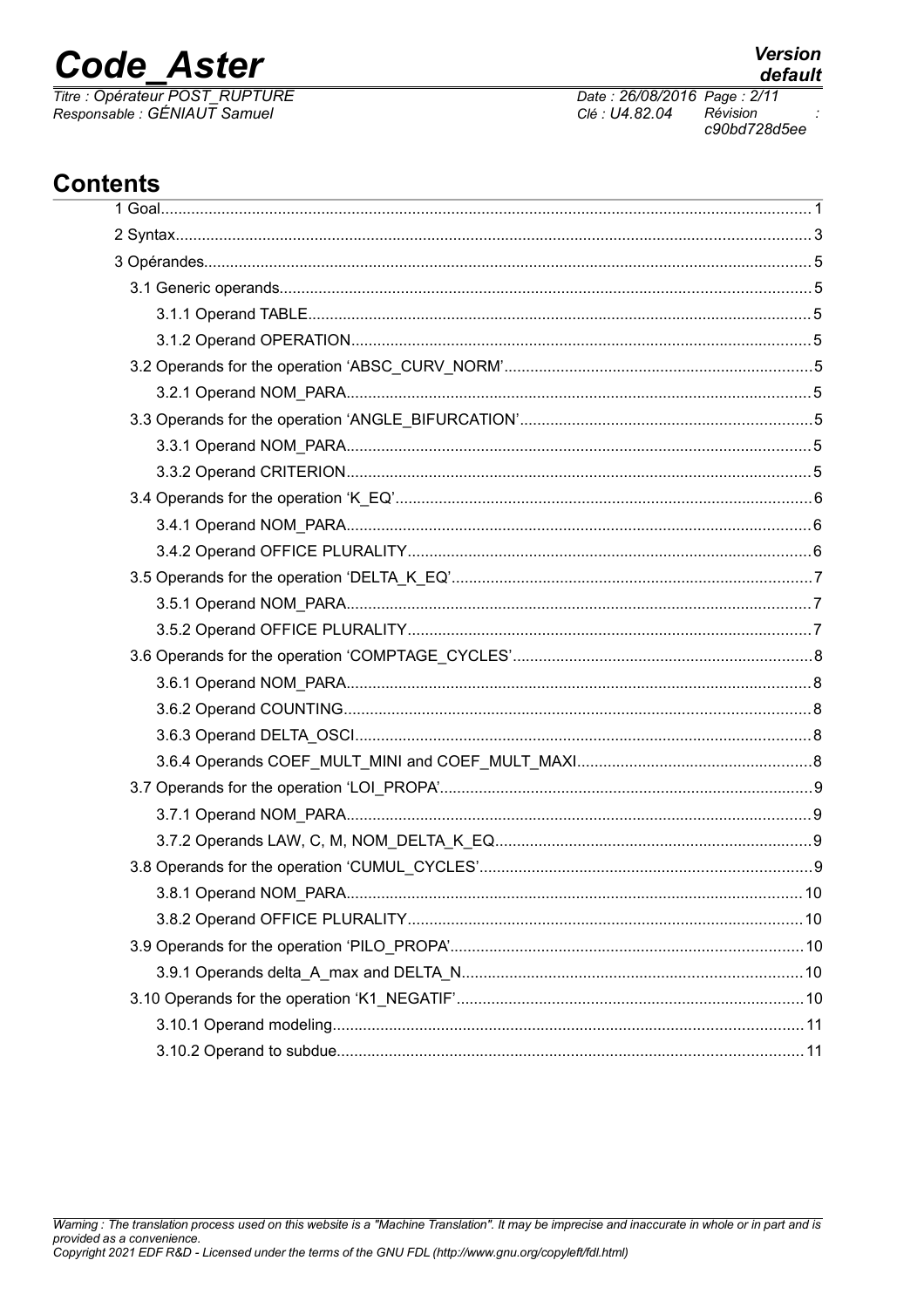*Titre : Opérateur POST\_RUPTURE Date : 26/08/2016 Page : 3/11 Responsable : GÉNIAUT Samuel Clé : U4.82.04 Révision :*

*c90bd728d5ee*

# **2 Syntax**

| postrupt [table] = POST RUPTURE (                                                                                                                                                                                                |                                                           |
|----------------------------------------------------------------------------------------------------------------------------------------------------------------------------------------------------------------------------------|-----------------------------------------------------------|
| TABLE $=$ ,                                                                                                                                                                                                                      | [table]                                                   |
| OPERATION =<br>/ 'ABSC CURV NORM',<br>/ 'ANGLE BIFURCATION',<br>/ 'LOI_PROPA'<br>/ 'LOI_PROPA'<br>/ 'COMPTAGE_CYCLES'<br>/ CUMUL_CYCLES'<br>/ 'PILO_PROPA'<br>$\sqrt{2}$<br>'K1 NEGATIF'                                         |                                                           |
| # if OPERATION = 'ABSC CURV NORM'<br>$\begin{array}{ccccccccc} \text{NOM\_PARA} & = & / & \text{'ABSC\_CURV\_NORM'} \end{array}$<br>♦<br>/ will nom_para,                                                                        | [DEFECT]<br>[TXT]                                         |
| # if OPERATION = 'ANGLE BIFURCATION'<br>$=$ / $'BETA'$<br>♦<br>NOM PARA<br>/ nom angle,<br>♦<br>$=$ / $\sqrt{SITT_MAX'}$<br>CRITERION<br>/ 'SITT_MAX_DEVER'<br>/ $'KL\_MAX'$ ,<br>/ $'KK2 NUL'$ ,<br>$/$ 'PLAN',                 | [DEFECT]<br>[TXT]<br>[DEFECT]                             |
| # if OPERATION = $'K EQ'$<br>NOM_PARA = $\frac{1}{\sqrt{K}}$ $\frac{1}{K}$ $\frac{EQ}{N}$<br>♦<br>$/$ nom_cumul,<br>OFFICE PLURALITY = $\overline{\phantom{a}}$ 'CUMUL_G',<br>♦<br>/ $'$ LINEAR',<br>/ 'QUADRATIC',<br>'MODE I', | [DEFECT]<br>[TXT]<br>[DEFECT]                             |
| $#$ if OPERATION = 'DELTA K EQ'<br>NOM PARA = $/$ 'DELTA K EQ'<br>♦<br>/ nom_cumul,<br>♦<br>OFFICE PLURALITY = $/$ 'CUMUL G',<br>/ 'QUADRATIC',<br>/ 'MODE I',                                                                   | [DEFECT]<br>[TXT]<br>[DEFECT]                             |
| if OPERATION = 'COMPTAGE CYCLES'<br>#<br>NOM PARA = $/$ will nom para,<br>COUNTING = $/$ 'RAINFLOW',<br>$\sqrt{2}$ 'RCCM',<br>/ $\quad$ <code>'NATURAL</code> $\prime$ ,                                                         | [TXT]                                                     |
| / 'UNIT'<br>♦<br>DELTA OSCI = $/ 0$ .<br>delta,<br>if COUNTING = 'UNIT'<br>COEF MULT MINI = $cmini$<br>$COEF$ MULT MAXI = $cmaxi$                                                                                                | [DEFECT]<br>$\lceil R \rceil$<br>[R]<br>$\lceil R \rceil$ |
| # if OPERATION = 'LOI PROPA'<br>♦<br>NOM PARA<br>$=$ /<br>'DELTA A'                                                                                                                                                              | [DEFECT]                                                  |

*Warning : The translation process used on this website is a "Machine Translation". It may be imprecise and inaccurate in whole or in part and is provided as a convenience.*

# *default*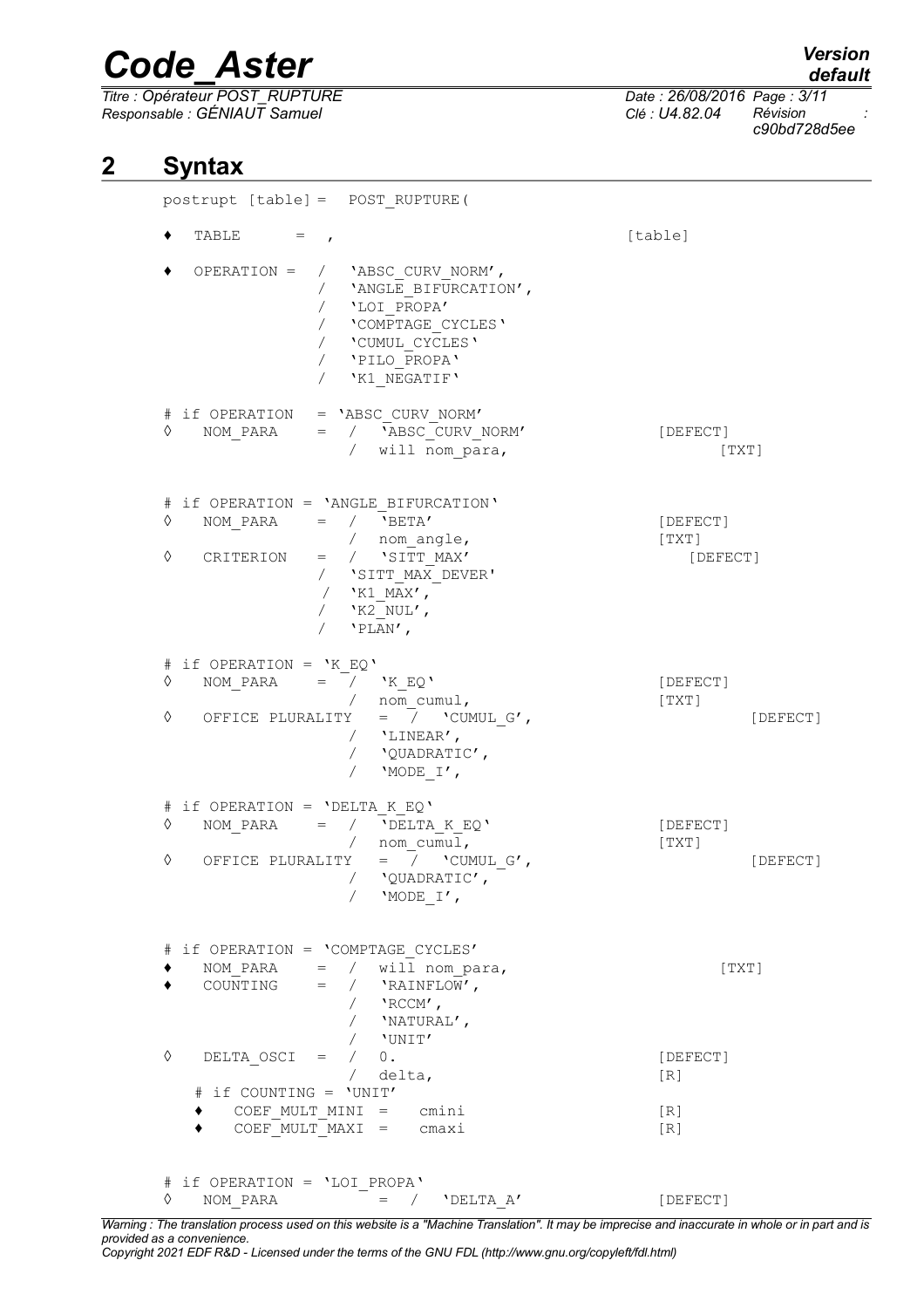*default*

| Titre : Opérateur POST_RUPTURE<br>Responsable : GÉNIAUT Samuel                                                                                                                                                        | Date: 26/08/2016 Page: 4/11<br>Révision<br>Clé : U4.82.04<br>c90bd728d5ee |
|-----------------------------------------------------------------------------------------------------------------------------------------------------------------------------------------------------------------------|---------------------------------------------------------------------------|
| nom da,<br>♦<br>/ $\cdot$ DELTA K EQ $\cdot$<br>NOM DELTA K EQ =<br>/ nom dkeq<br>$=$ / $'PRRIS'$<br>٠<br>LAW<br>$\mathsf{C}$<br>$=$ $C_{l}$<br>$= M$ ,<br>$M_{\rm H}$<br>♦<br>/ 0.<br>DELTA K SEUIL=<br>/ val seuil, | [TXT]<br>[DEFECT]<br>[TXT]<br>[DEFECT]<br>[R]<br>[R]<br>[DEFECT]<br>[R]   |
| # if OPERATION = 'CUMUL CYCLES'<br>♦<br>NOM PARA<br>/ $'$ DELTA A'<br>$=$<br>nom da,<br>$\sqrt{2}$<br>♦<br>$=$ 'LINEAR'<br>OFFICE PLURALITY                                                                           | [DEFECT]<br>[TXT]<br>[DEFECT]                                             |
| # if OPERATION = 'PILO PROPA'<br>/ DELTA A MAX = $da$ ,<br>DELTA N<br>dn,                                                                                                                                             | [R]<br>[R]                                                                |
| if OPERATION = 'K1 NEGATIF'<br>#<br>$=$ $\overline{7}$ $\sqrt{3}D$<br>MODELING<br>٠<br>'C PLAN'<br>'D PLAN'<br>'AXIS'                                                                                                 |                                                                           |
| $=$ chechmate,<br>MATER                                                                                                                                                                                               | [material]                                                                |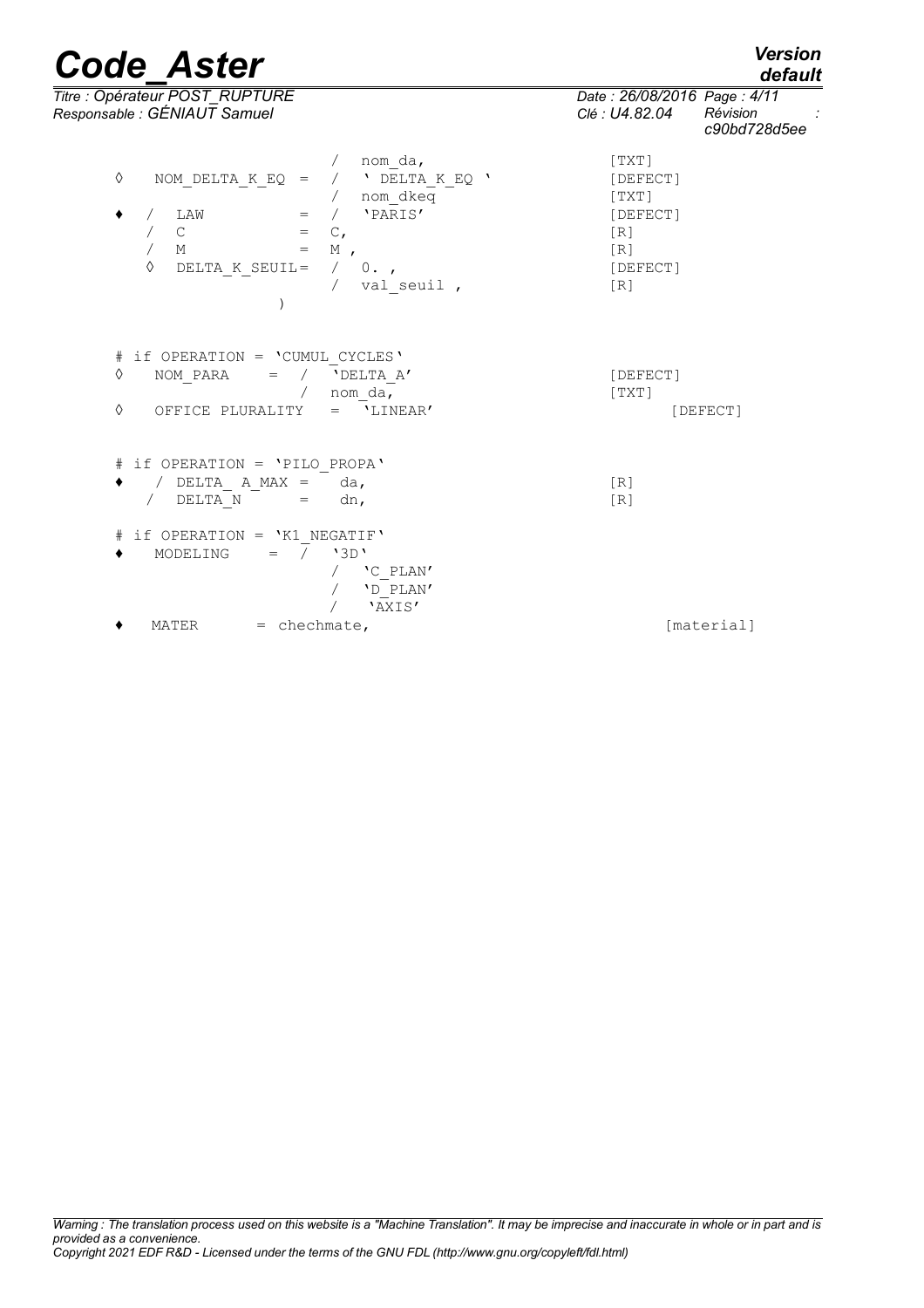*Titre : Opérateur POST\_RUPTURE Date : 26/08/2016 Page : 5/11 Responsable : GÉNIAUT Samuel Clé : U4.82.04 Révision :*

*c90bd728d5ee*

# **3 Opérandes**

#### **3.1 Generic operands**

#### **3.1.1 Operand TABLE**

 $TABLE = ,$  [table]

Cand operand makes it possible to choose the table on which one carries out the operations. This table comes is order CALC\_G, that is to say order POST\_K1\_K2\_K3.

#### **3.1.2 Operand OPERATION**

- 
- OPERATION =  $/$  'ABSC CURV NORM', / 'ANGLE BIFURCATION', / 'LOI\_PROPA'

Cand operand makes it possible to choose the operation to be carried out. For an explanation of the various operations, to see the corresponding paragraphs below.

## **3.2 Operands for the operation 'ABSC\_CURV\_NORM'**

The operation 'ABSC CURV NORM' create a new column in the table at exit, corresponding to the curvilinear X-coordinate normalized along the bottom of crack. For that, it is necessary that the table as starter contains a column 'ABSC CURV'. The table as starter can comprise several funds of crack. It can contain one or more moments for each fund of crack.

#### **3.2.1 Operand NOM\_PARA**

◊ NOM\_PARA = / 'ABSC\_CURV\_NORM' [DEFECT] / will nom para, [TXT]

This operand makes it possible to choose the name of the new column created.

### **3.3 Operands for the operation 'ANGLE\_BIFURCATION'**

The operation 'ANGLE BIFURCATION' create a new column in the table at exit, corresponding to the angle of junction of the crack who is given in degree. The table as starter can comprise several funds of crack. It can contain one or more moments for each fund of crack.

#### **3.3.1 Operand NOM\_PARA**

| NOM PARA $=$ $/$ 'BETA' |            | [DEFECT] |
|-------------------------|------------|----------|
|                         | nom angle, | 'TXT1    |

This operand makes it possible to choose the name of the new column created.

#### **3.3.2 Operand CRITERION**

◊ CRITERION = / 'SITT\_MAX' [DEFECT] / 'SITT\_MAX\_DEVER'<br>/ 'K1 MAX'.  $'$ K1 MAX $'$ ,  $'$ K2\_NUL',

*Warning : The translation process used on this website is a "Machine Translation". It may be imprecise and inaccurate in whole or in part and is provided as a convenience. Copyright 2021 EDF R&D - Licensed under the terms of the GNU FDL (http://www.gnu.org/copyleft/fdl.html)*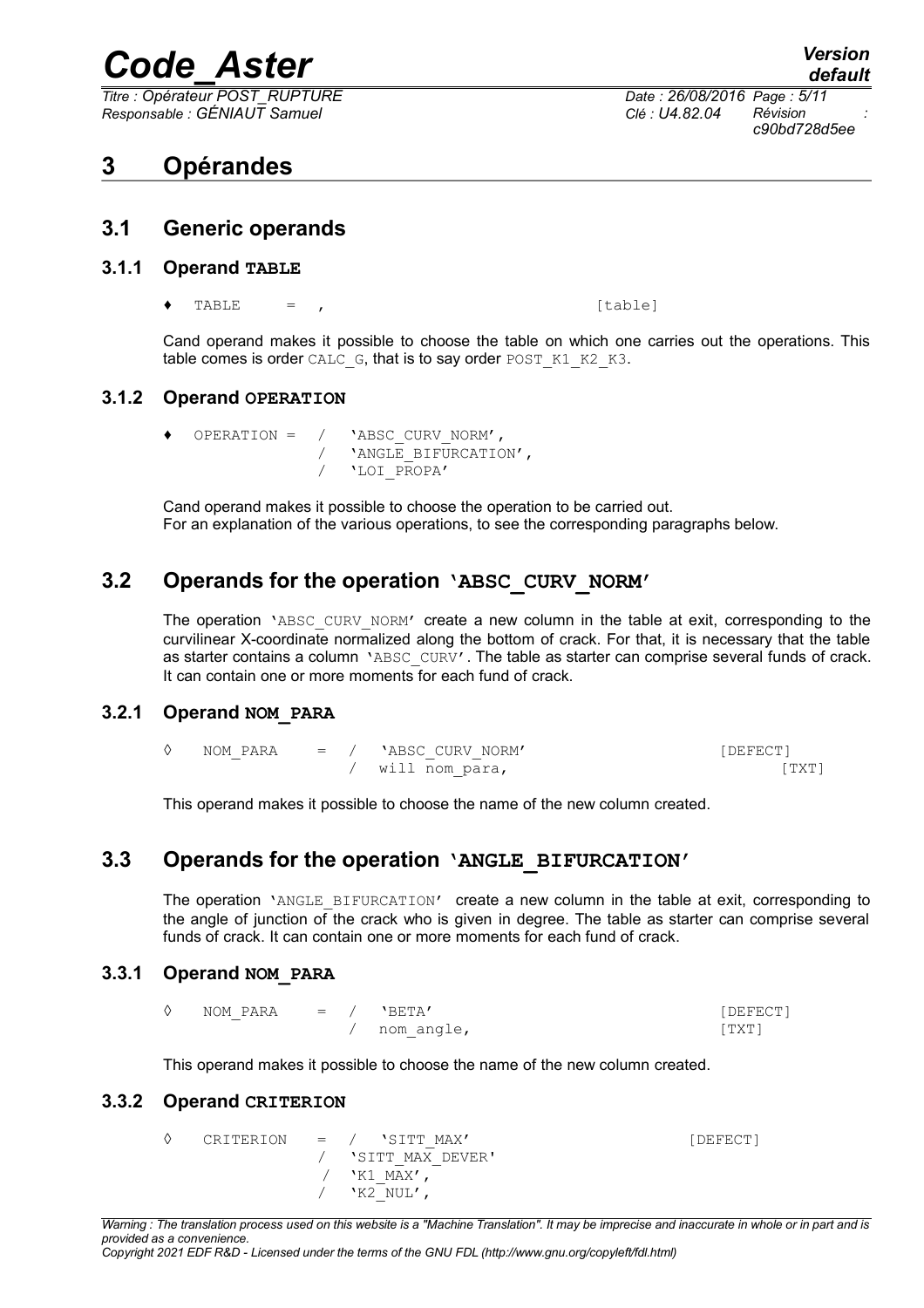*Titre : Opérateur POST\_RUPTURE Date : 26/08/2016 Page : 6/11 Responsable : GÉNIAUT Samuel Clé : U4.82.04 Révision :*

*c90bd728d5ee*

 $/$  'PLAN',

This operand makes it possible to choose the criterion of calculation of the angle of junction:

- 'SITT\_MAX' : criterion of the maximum circumferential constraint (Maximum Hoop Stress criterion, [R7.02.05 §2.5.2]) it is the by default criterion. It is calculated starting from the values of *K1* and *K2* . It is available in 2D and 3D.
- 'SITT\_MAX\_DEVER': criterion of the maximum circumferential constraint (Maximum Hoop Stress criterion, [R7.02.13 §2.1]) with taking into account of mode III and calculation of the dumping angle.
- 'K1\_MAX', 'K2\_NUL': criteria of Amestoy, Bui and Dang-Van [R7.02.05 §2.5.1]. These 2 criteria are only available in 2D. The angle is given with a margin of 10 degrees.

Attention, one notes that the criterion 'K2 NUL' do not function for an angle higher than  $60^\circ$ .

• 'PLAN' : defines a null angle.

## **3.4 Operands for the operation 'K\_EQ'**

The operation 'K  $EQ'$  create a new column in the table at exit, corresponding to the office plurality of the modes. It can contain one or more moments, but the Young modulus and the Poisson's ratio in the case of office plurality of the type 'CUMUL G' or 'QUADRATIC' must be definite constant in time.

#### **3.4.1 Operand NOM\_PARA**

| NOM PARA | $=$ $/$<br>. . |  | 'K EO'     | DEFECT1 |
|----------|----------------|--|------------|---------|
|          |                |  | nom cumu⊥, | TXT)    |

This operand makes it possible to choose the name of the new column created.

#### **3.4.2 Operand OFFICE PLURALITY**

```
◊ OFFICE PLURALITY = / 'CUMUL_G' [DEFECT]
  / 'QUADRATIC',<br>/ 'LINEAR',
     / 'LINEAR',
  / 'MODE_I',
```
This operand makes it possible to choose the rule of office plurality of the mode:

 $\text{``CUMUL } G \text{''}$ : it is the office plurality by default. It is calculated starting from the rate of refund of energy *G* values of the Young modulus *E* and of the Poisson's ratio  $\gamma$ . It is available in 2D and 3D.

$$
\sqrt{\frac{G E}{1-v^2}}
$$

• 'QUADRATIC' : This office plurality is calculated starting from the values of the Poisson's ratio  $\nu$ . It is available in 2D and 3D. In 2D, this office plurality is written:

$$
\sqrt{KI^2 + K2^2}
$$

In 3D, this office plurality is written:

$$
\sqrt{K l^2 + K 2^2 + \frac{K 3^2}{1 - v}}
$$

*Copyright 2021 EDF R&D - Licensed under the terms of the GNU FDL (http://www.gnu.org/copyleft/fdl.html)*

*Warning : The translation process used on this website is a "Machine Translation". It may be imprecise and inaccurate in whole or in part and is provided as a convenience.*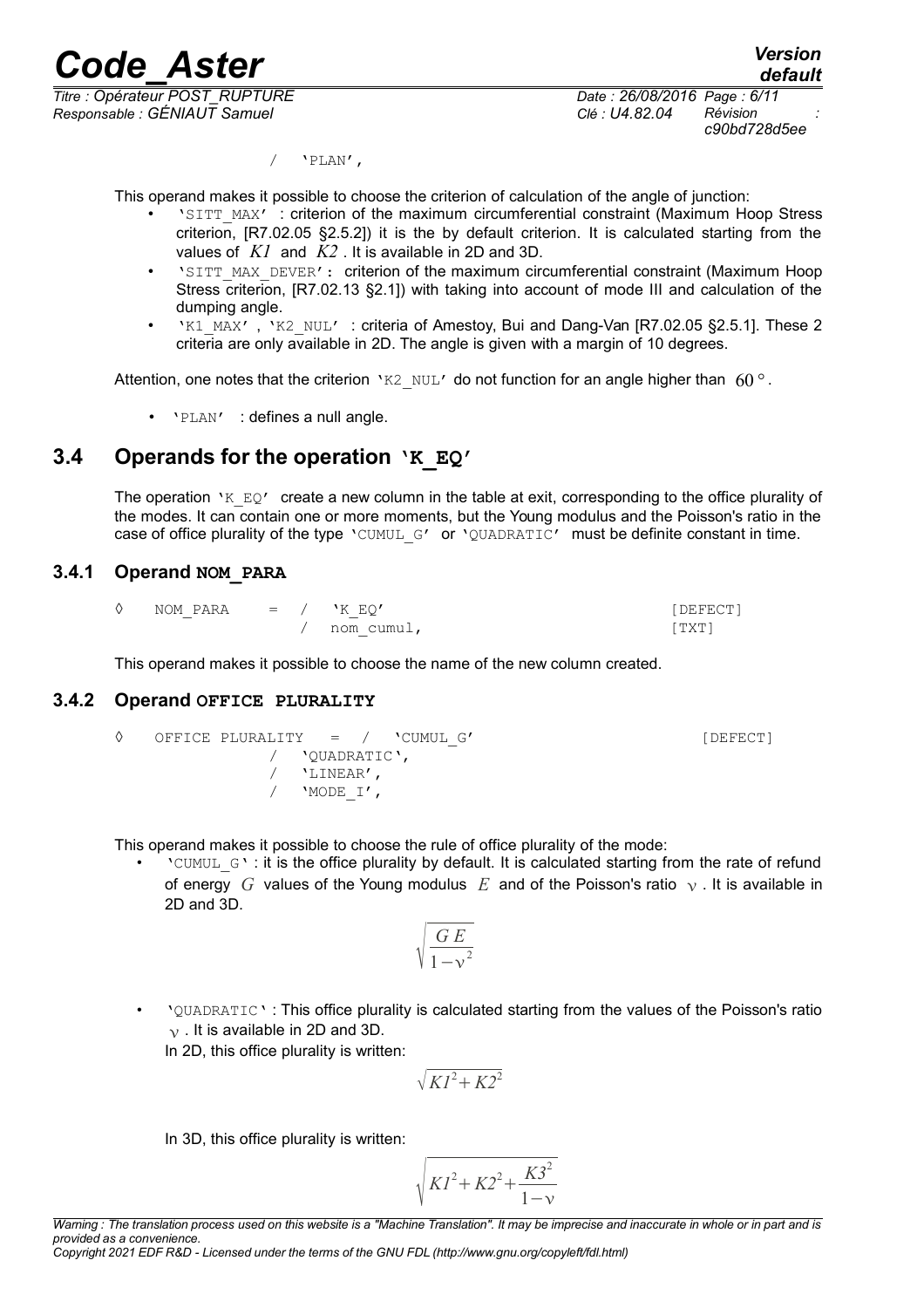*Titre : Opérateur POST\_RUPTURE Date : 26/08/2016 Page : 7/11 Responsable : GÉNIAUT Samuel Clé : U4.82.04 Révision :*

*Code\_Aster Version default c90bd728d5ee*

• 'LINEAR' : In 2D, this office plurality is written:

*max*  $(K1,0)$ <sup>+</sup> $|K2|$ 

In 3D, this office plurality is written:

*max*  $(K1,0)$  +  $|K2|$  + 0,74 $|K3|$ 

'MODE I': This office plurality is available in 2D and in 3D and is written:

*K1*

### **3.5 Operands for the operation 'DELTA\_K\_EQ'**

The operation 'DELTA  $K$  EQ' create a new column in the table at exit, corresponding to the office plurality of the modes. It can contain one or more moments, but the Young modulus and the Poisson's ratio in the case of office plurality of the type 'CUMUL G' or 'QUADRATIC' must be definite constant in time.

#### **3.5.1 Operand NOM\_PARA**

| NOM PARA | $=$ $\sqrt{ }$ | 'DELTA K EO' | [DEFECT]   |
|----------|----------------|--------------|------------|
|          |                | nom cumul,   | <b>TXT</b> |

This operand makes it possible to choose the name of the new column created.

#### **3.5.2 Operand OFFICE PLURALITY**

◊ OFFICE PLURALITY = / 'CUMUL\_G' [DEFECT] / 'QUADRATIC', / 'MODE\_I',

This operand makes it possible to choose the rule of office plurality of the mode:

 $\degree$  \CUMUL $\degree$ G $\degree$  : it is the office plurality by default. It is calculated starting from the rate of refund of energy G values of the Young modulus  $E$  and of the Poisson's ratio  $\gamma$ . It is available in 2D and 3D.

$$
\sqrt{\frac{G E}{1-v^2}}
$$

• 'QUADRATIC' : This office plurality is calculated starting from the values of the Poisson's ratio  $\nu$ . It is available in 2D and 3D. In 2D, this office plurality is written:

$$
\sqrt{\Delta K I^2 + \Delta K 2^2}
$$

In 3D, this office plurality is written:

$$
\sqrt{\frac{\Delta K l^2 + \Delta K 2^2 + \frac{\Delta K 3^2}{2}}{T
$$

*Warning : The translation process used on this website is a "Machine Translation". It may be imprecise and inaccurate in whole or in part and is provided as a convenience.*

*Copyright 2021 EDF R&D - Licensed under the terms of the GNU FDL (http://www.gnu.org/copyleft/fdl.html)*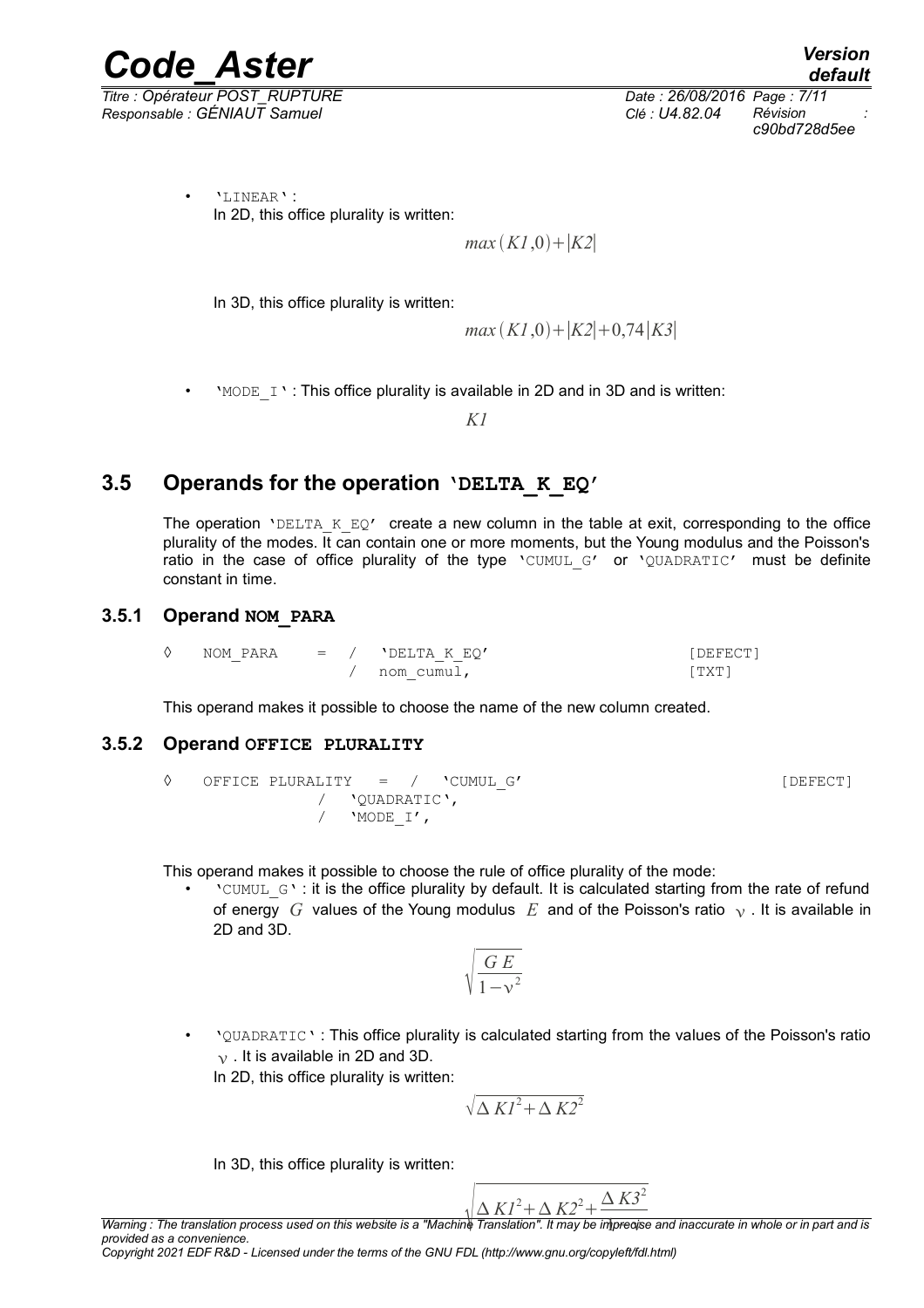*Titre : Opérateur POST\_RUPTURE Date : 26/08/2016 Page : 8/11 Responsable : GÉNIAUT Samuel Clé : U4.82.04 Révision :*

*c90bd728d5ee*

*K1*

#### **3.6 Operands for the operation 'COMPTAGE\_CYCLES'**

The operation 'COMPTAGE CYCLES' allows to calculate the cycles related to the evolution of one (or several) quantity (S). This operation created a new table, with a column CYCLES and a column corresponding to the variation of the quantity counted to cycle. The table as starter can comprise several funds of crack.

#### **3.6.1 Operand NOM\_PARA**

NOM PARA = / WILL NOM PARA ,  $[TXT]$ 

This operand makes it possible to choose the name of the quantity on which the counting of the cycles is carried out.

One can possibly carry out counting on several quantities (for example *K1* , *K2* and *K3* ), provided one finds the same number of cycles for each quantity.

#### **3.6.2 Operand COUNTING**

♦ COUNTING = / 'RAINFLOW',  $/$  'RCCM', / 'NATURAL', / 'UNIT'

This operand makes it possible to choose the method counting of the cycles. Except for counting UNIT, one calls on the order POST\_FATIGUE. For more information on the methods of countings, to see documentation [R7.04.01]. The table as starter can contain one or more moments, but corresponding to the same bottom of crack.

Counting UNIT is a typical case for the linear elastic designs. In this case, the table as starter should contain one moment and the variation of the quantity will then be determined by the operands COEF\_MULT\_MINI and COEF\_MULT\_MAXI.

#### **3.6.3 Operand DELTA\_OSCI**

◊ DELTA\_OSCI = / 0. [DEFECT] / DELTA, [R]

to see documentation [U4.83.01]

#### **3.6.4 Operands COEF\_MULT\_MINI and COEF\_MULT\_MAXI**

 $COEF$  MULT MINI = cmini  $[R]$  $\bullet$  COEF MULT MAXI = cmaxi [R]

For unit counting, the variation of the quantity to be counted is the following one:

*q*=*q<sup>u</sup> cmaxi*−*cmini*

where  $q$  is the quantity to be counted, and  $q_u$  the unit value of this quantity (only value contained in the table as starter).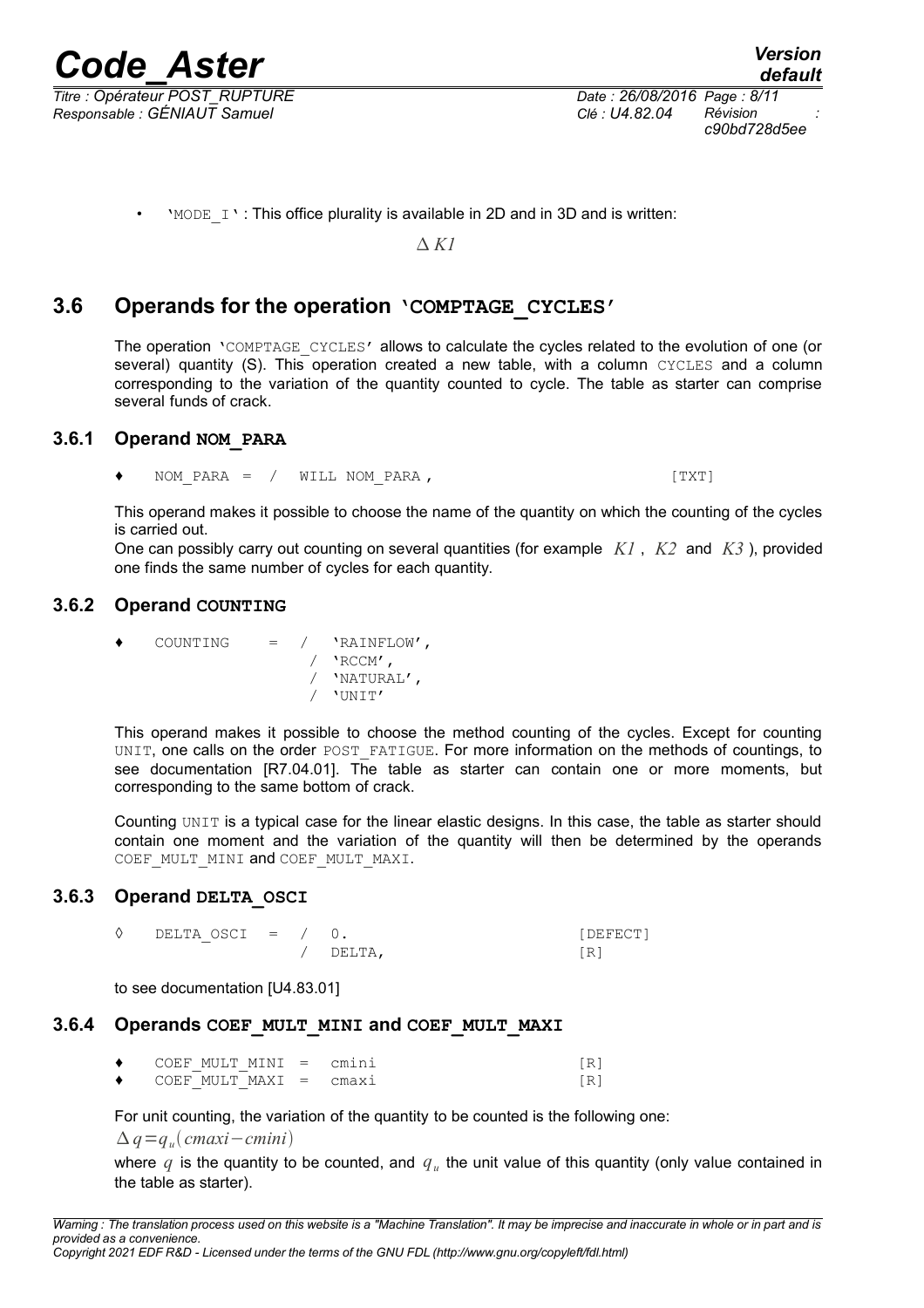*Titre : Opérateur POST\_RUPTURE Date : 26/08/2016 Page : 9/11 Responsable : GÉNIAUT Samuel Clé : U4.82.04 Révision :*

*c90bd728d5ee*

## **3.7 Operands for the operation 'LOI\_PROPA'**

The operation  $'LOI$  PROPA' create a new column in the table at exit, corresponding to the unit projection (i.e. for a cycle) of a crack taking into account a law of propagation in fatigue. The table as starter can comprise several funds of crack. It can contain one or more moments for each fund of crack.

#### **3.7.1 Operand NOM\_PARA**

| NOM PARA | $=$ | $'$ DELTA A' | DEFECT1 |
|----------|-----|--------------|---------|
|          |     | nom da,      | . TXT . |

This operand makes it possible to choose the name of the new column created.

#### **3.7.2 Operands LAW, C, M, NOM\_DELTA\_K\_EQ**

| ٠ | ◊ | LAW<br>М<br>DELTA K SEUIL= | $=$ | C<br>М | 'PARIS'<br>val seuil,                           | [DEFECT]<br>[R]<br>[R]<br>[DEFECT]<br>[R] |
|---|---|----------------------------|-----|--------|-------------------------------------------------|-------------------------------------------|
| ♦ |   |                            |     |        | NOM DELTA K EQ = $/$ ' DELTA K EQ '<br>nom dkeg | [DEFECT]<br>[TXT]                         |

The operand LAW allows to specify the law of propagation in fatigue selected. For the moment, only the law of Paris is available. This law is written:

$$
\frac{da}{dN} = C. (\Delta K_{eq} - \Delta K_{seuil})^m
$$

where *C* and *m* are coefficients materials, indicated by the operands c and M.  $\Delta K_{\text{seuil}}$  is the threshold of propagation, adjustable by the optional parameter DELTA K SEUIL, whose value by default is of 0. If  $\Delta K_{eq} \leq \Delta K_{seuil}$ , then the projection is worthless.

The column in the table of entry corresponding to  $\Delta K_{eq}$  is specified by the operand NOM\_DELTA\_K\_EQ.

One calculates the unit projection then  $(\Delta N=1)$  implicitly):  $\Delta a = C. \left( \Delta K_{eq} - \Delta K_{seuil} \right)^m$ 

Note:

In mode  $I$  pure:  $\Delta$   $K$ <sub>eq</sub> is worth  $\Delta$   $K$ <sub>I</sub> . In mixed mode,  $\Delta$   $K$ <sub>eq</sub> can be written  $(\Delta$   $K)_{eq}$  or  $\Delta$ ( $K$ <sub>eq</sub>), according to the conventions. These two quantities are generally different. There exist however cases where these two quantities are identical:

- in pure mode 1 if *K1* is always positive,
- in mixed mode into linear for a cycle  $(0 max)$ .

#### **3.8 Operands for the operation 'CUMUL\_CYCLES'**

The operation 'CUMUL CYCLES' allows to cumulate a quantity previously counted for each cycle by calculating the average on all the cycles. The table created contains all the initial columns of the table, except the column CYCLE. Attention, in a point of the bottom, it is necessary that the other columns of the table do not vary during cycles. The name of the column corresponding to the quantity with office plurality does not change.

The table as starter can comprise several funds of crack.

*Warning : The translation process used on this website is a "Machine Translation". It may be imprecise and inaccurate in whole or in part and is provided as a convenience.*

*Copyright 2021 EDF R&D - Licensed under the terms of the GNU FDL (http://www.gnu.org/copyleft/fdl.html)*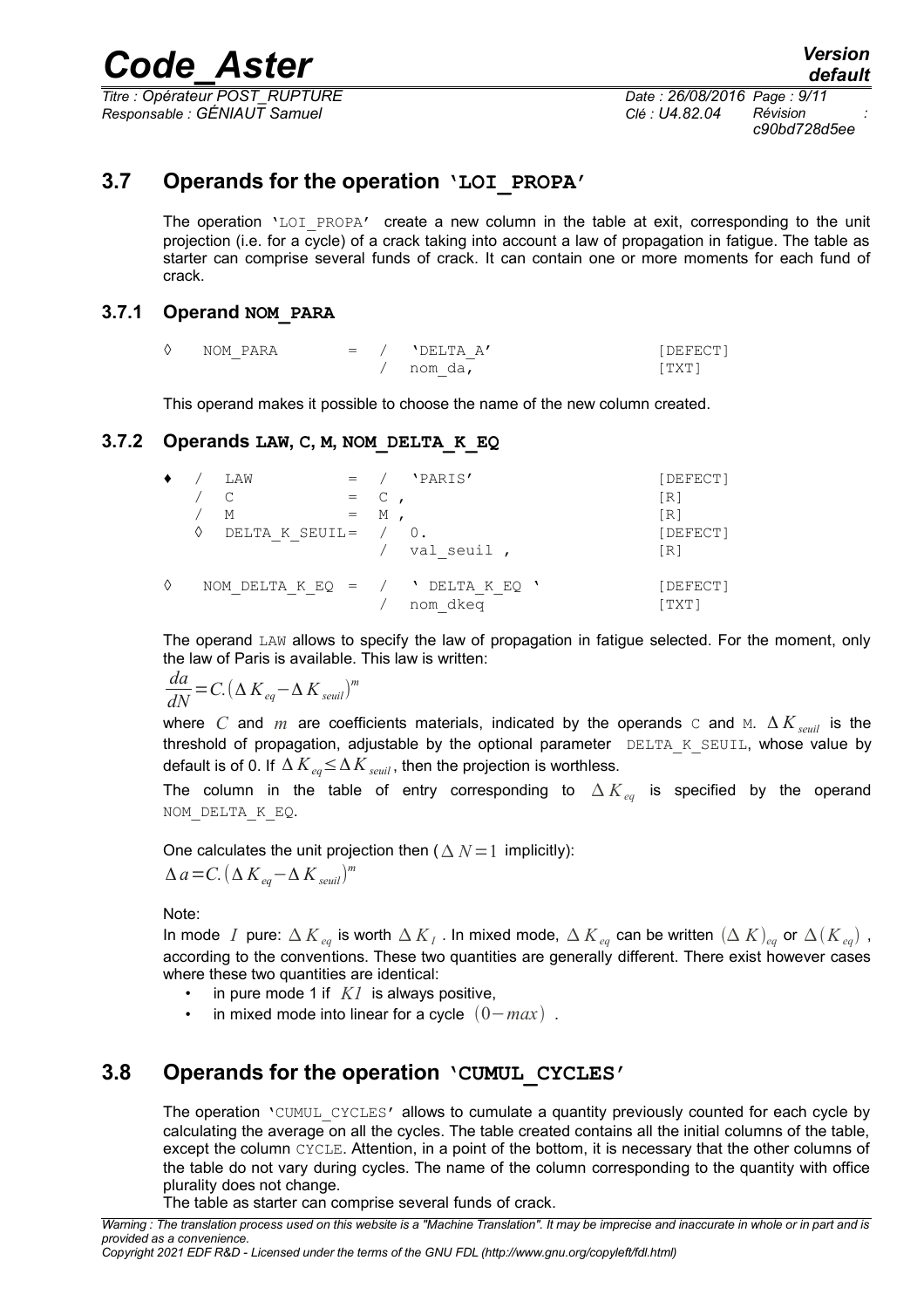*Titre : Opérateur POST\_RUPTURE Date : 26/08/2016 Page : 10/11 Responsable : GÉNIAUT Samuel Clé : U4.82.04 Révision :*

*c90bd728d5ee*

#### **3.8.1 Operand NOM\_PARA**

| 0 | NOM PARA | $=$ / $'$ $\Gamma$ $\Gamma$ $\Gamma$ $\Lambda$ $\Lambda'$ | [DEFECT] |
|---|----------|-----------------------------------------------------------|----------|
|   |          | ` nom da,                                                 | [ TXT ]  |

This operand makes it possible to specify the name of the parameter on which the office plurality is carried out. By default, one carries out the office plurality on 'DELTA A'.

#### **3.8.2 Operand OFFICE PLURALITY**

◊ OFFICE PLURALITY = 'LINEAR' [DEFECT]

This operand is not useful for the moment, because the only authorized office plurality is the linear office plurality (arithmetic mean on the cycles):

$$
q_{\textit{cumul}} = \frac{1}{N} \sum_{i=1}^{N} q_i
$$

where  $q_i$  corresponds to the value for cyle  $i$  quantity to be cumulated.

## **3.9 Operands for the operation 'PILO\_PROPA'**

The operation 'PILO PROPA' allows to control the propagation of several funds of crack (for the moment, limited to only one fissures). Piloting is done :

- maybe by imposing the increment amongst cycles (piloting in cycles);
- maybe out of Imposant the increment of maximum projection of the bottom of crack (piloting into advanced).

This piloting takes account of all the points of all the funds of all the cracks.

The table as starter must contain the parameter DELTA\_A.

#### **3.9.1 Operands DELTA\_A\_MAX and DELTA\_N**

| $\bullet$ | $\angle$ DELTA A MAX = da, |                           |  |
|-----------|----------------------------|---------------------------|--|
|           | $/$ DELTA N                | $\mathbf{r} = \mathbf{r}$ |  |

To control the propagation in cycles, one uses  $DELTA$  N. That causes to multiply the value of the projection (unit) by a factor *dn* for all the points of all the funds of all the cracks.

The other mode of piloting consists in fixing the increment of maximum projection *da* via the operand DELTA A MAX. Initially, one determines the point of all the funds of all the cracks which has the highest projection. Let us note *damax* this projection. The number of cycles applied will be then *da*

*damax* .

## **3.10 Operands for the operation 'K1\_NEGATIF'**

The operation 'K1 NEGATIF' is to discuss the items of the bottom for which the stress intensity factor *K1* is negative.

For these points where values of *K1* are negative, *K1* is put at zero and the rates of refund *G* and/or  $G_{IRWIN}$  are recomputed by the formula of Irwin.

So at least one of the two rates of refund is present in the table as starter, the latter must also contain the parameter *K2* (and *K3* in 3D).

The table of entry can comprise several moments of calculation and several funds of crack.

*Warning : The translation process used on this website is a "Machine Translation". It may be imprecise and inaccurate in whole or in part and is provided as a convenience.*